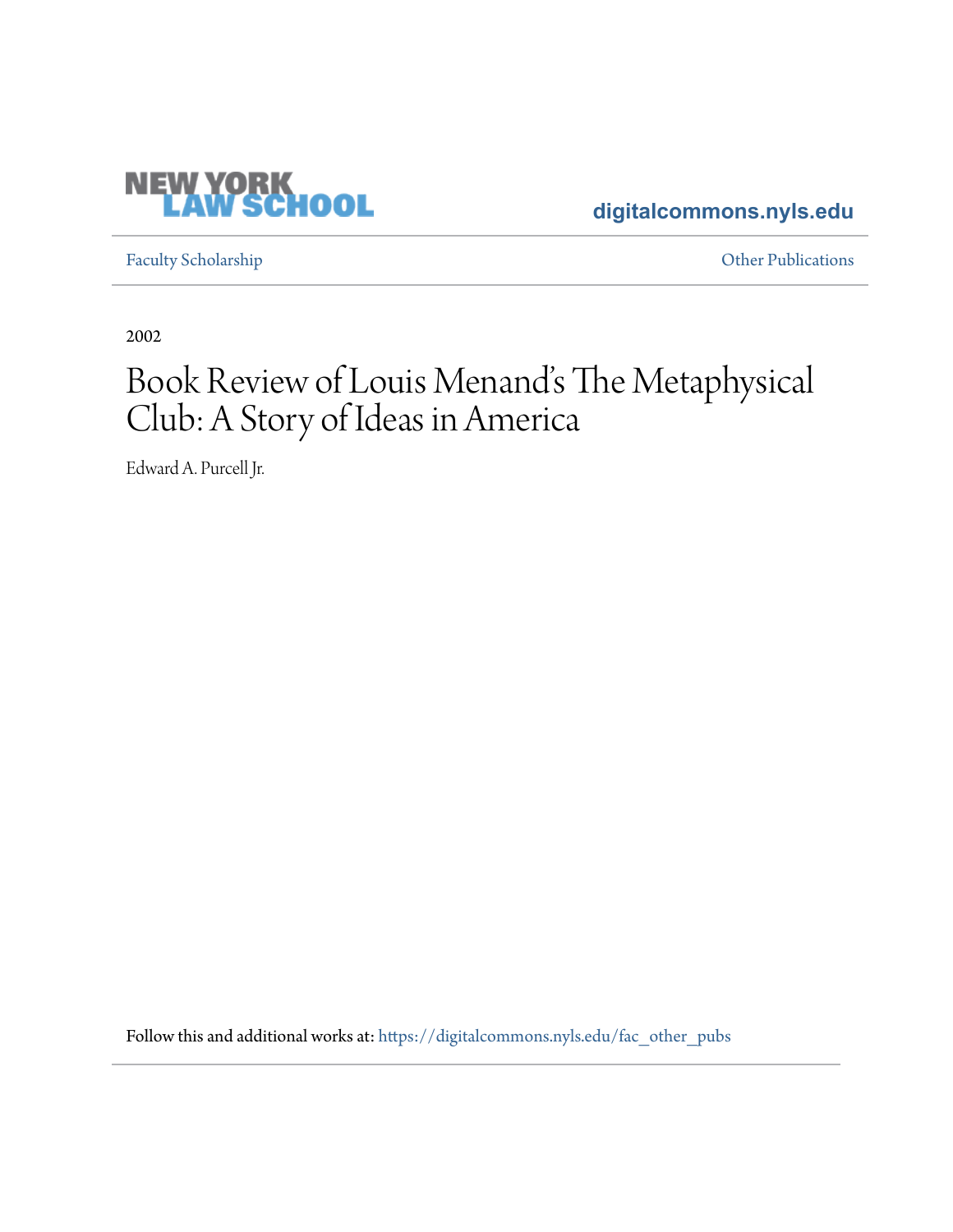## **H-Net Reviews** in the Humanities & Social Sciences

**Louis Menand.** *[The Metaphysical Club: A Story of Ideas in America.](http://www.amazon.com/exec/obidos/ASIN/0374199639)* New York: Farrar, Straus & Giroux, 2001. xii + 546 pp. \$27.00 (cloth), ISBN 978-0-374-52849-2; \$30.00 (cloth), ISBN 978-0-374-19963-0.

**Reviewed by** Edward A. Purcell (New York Law School) **Published on** H-Law (April, 2002)



#### **On the Complexity of**

On the Complexity of "Ideas in America": The Origins and Achievements of the Classical Age of Pragmatism[1]

Few historians disagree that the events surrounding the Civil War marked a decisive break in American national development, and few would deny that a key component of that break was the elaboration and spread of new ideas and attitudes about matters of fundamental importance: nature, science, religion, politics, psychology, philosophy, and social organization. In *The Metaphysical Club: A Story of Ideas in America*, Louis Menand, who teaches at the Graduate School of the City University of New York, reexamines the roots of those intellectual changes, their evolution through the late nineteenth and early twentieth centuries, and their long-term significance in American life and thought. "The Civil War swept away the slave civilization of the South, but it swept away almost the whole intellectual culture of the North along with it," he maintains. "It took nearly half a century for the United States to develop a culture to replace it, to find a set of ideas, and a way of thinking that would help people cope with the conditions of modern life." The long, complex "struggle" to find such an acceptable new intellectual framework is the subject of his book  $(p, x)$ .

*The Metaphysical Club* concentrates on four towering, familiar figures -Oliver Wendell Holmes, Jr. (b.1841), William James (b. 1842), Charles Sanders Peirce (b. 1839), and John Dewey (b.1859) - along the way integrating briefer accounts of the lives and contributions of more than a dozen other major pre- and -post Civil War thinkers. The book artfully synthesizes personal biography, family history, local culture, and individual psychology with broad currents of popular culture, generational tensions, international scientific and philosophic discourse, and the massive political and social transformations that came with industrialism, America's expanding role in world affairs, and the onset of an ever more relentless modernism. The result is a compelling narrative, as captivating in its telling as it is illuminating in its content. Without sacrificing depth or detail, and without compromising his analysis's complexity or subtlety, Menand gives us a lucid, insightful, and absorbing reexamination of the intellectual origins of our modernist/post-modernist world.

Menand divides his book into five parts. Each of the first four focuses on one of his four major figures, exploring his life and intellectual development into the first years of the twentieth century. The fifth part examines subsequent elaborations of the ideas that they advanced and seeks to understand their impact on American thought through the rest of the century.

The book's deeper structure falls into three distinct sections. The first (the three parts dealing with Holmes, James, and Peirce) is a sensitive, brilliant exploration of the complex social - especially the local cultural and interpersonal - origins of the underlying concerns, ideas, ambitions, and strategies that evolved into American pragmatism. Menand recreates the intellectual and cul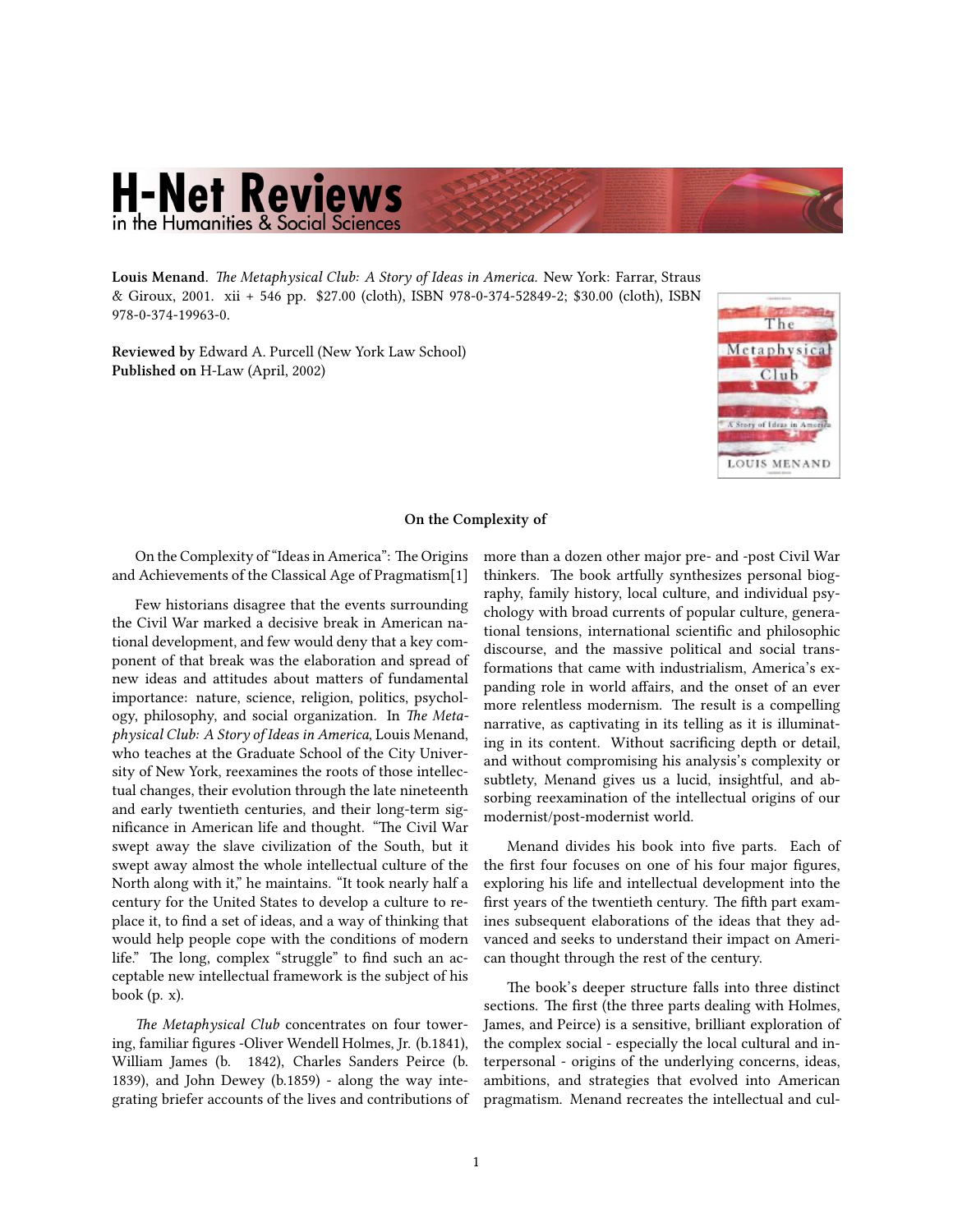tural world of pre- and post-Civil War Boston and Cambridge, exploring the interrelated lives of an influential but nevertheless peripheral intellectual elite in a time of deep sectional conflict and moral crisis. Holmes, the ardent young abolitionist sympathizer and thrice-wounded Union officer, learns from the horrors of war to distrust and scorn moral absolutes and "certainties" of all types. James, the indecisive would-be scientist who refused to join the Union army and thereby missed "the defining experience of his generation" (p. 74), learns to satisfy his own emotional needs by exploiting the openness, uncertainty, and contingency that he finds in newly dominant evolutionary theory. Peirce, an intellectual prodigy whose life was scarred by a painful neurological disorder that led him to drug addiction and a career marked by erratic and self-destructive actions, learns from statistical theory that randomness does not necessarily mean disorder and that human knowledge was not a "mirror" of nature but the product of "social" consensus.

At the end of this first section, we find Menand's chapter on the "Metaphysical Club," the legendary, shortlived discussion group in Cambridge, Massachusetts in the early 1870s that brought together many of the "founding fathers" of American pragmatism - not only Holmes, James, and Peirce but also such key, albeit less wellknown, figures as Chauncey Wright and Nicholas St. John Green.

It was in the context of that group that Peirce explored the implications of the randomness of the universe and the contingency of human reasoning and that he reached his conclusion about the "social" nature of human knowledge, one of pragmatism's foundation ideas and his "most important contribution to American thought" (p. 200). The chapter, and this long substantive first section, concludes with the end of "The Metaphysical Club" itself, which began to "pull apart" in the summer of 1872 and collapsed with the premature deaths of Wright (d. 1875) and Green (d. 1876). The club's demise, Menand suggests, was symbolic: though traceable to a plethora of personal and individual factors, it was also the result of an institutionalizing, professionalizing, and modernizing society. "In the end, the Metaphysical Club unraveled because Harvard University was reformed" (p. 230).

The book's second substantive section, the last and longest of the first four parts, begins with a discussion of Dewey's early education in Burlington, Vermont, but it soon broadens - like Dewey's career and philosophy from the local and personal to the national and public. Almost twenty years younger than Holmes, James, and

Peirce, Dewey was the progeny of significantly different intellectual and cultural traditions. Born in small-town Vermont, the son of a Unionist storekeeper and a socially active but orthodox Congregationalist mother, he was far removed from the prestigious, interconnected intellectual circles of Boston and Cambridge (p. 250). Again unlike the others, he was a product of the emerging modern American university system - secular, scientifically based, nationally oriented, and professionally directed that had helped destroy the local, private "Metaphysical Club." Dewey "reached maturity as a thinker at exactly the moment American social and economic life was tipping over into modern forms of organization, forms whose characteristics reflect the effects of size: impersonal authority, bureaucratic procedure, mass markets" (p. 236). Those differences proved crucial. "Unlike almost every other serious thinker of his time," Menand declares, Dewey "was at home in modernity" (p. 237).

Also unlike Menand's other three thinkers, and most important for the future of pragmatism, Dewey turned to politics and social activism, in large part because his professional academic career took him to the University of Chicago in 1894, the year of the Pullman Strike. There he met, among others, Jane Addams, the founder of Hull House, who exerted a compelling influence on the new chairman of the university's philosophy department. Addams not only pulled Dewey into the world of political and social reform, but convinced him that "the resistance the world puts up to our actions and desires is not the same as a genuine opposition of interests" (p. 313). In other words, she persuaded Dewey of the fundamental compatibility of human desires and interests when properly understood; for the next half-century, Dewey used the tools of pragmatism to show how and why that principle could illuminate and resolve political and social problems of all kinds. Thus, Menand uses Dewey's career to explore the vital confrontation that occurred in the late nineteenth century between the philosophical ideas that were crystallizing into pragmatism and the multiplying challenges that came to America with industrialization and modernization.

The book's third substantive section (its fifth part and a brief "Epilogue") carries pragmatism's history from around 1904 to the end of the twentieth century. It recounts the brief remaining careers of James (d. 1910) and Peirce (d. 1914) as well as the longer, more publicly visible careers of Holmes (d. 1935) and Dewey (d. 1964). Further, it introduces and evaluates some of the quartet's principal successors. Finally, it seeks to identify the ways that the ideas of Holmes, James, Peirce, and Dewey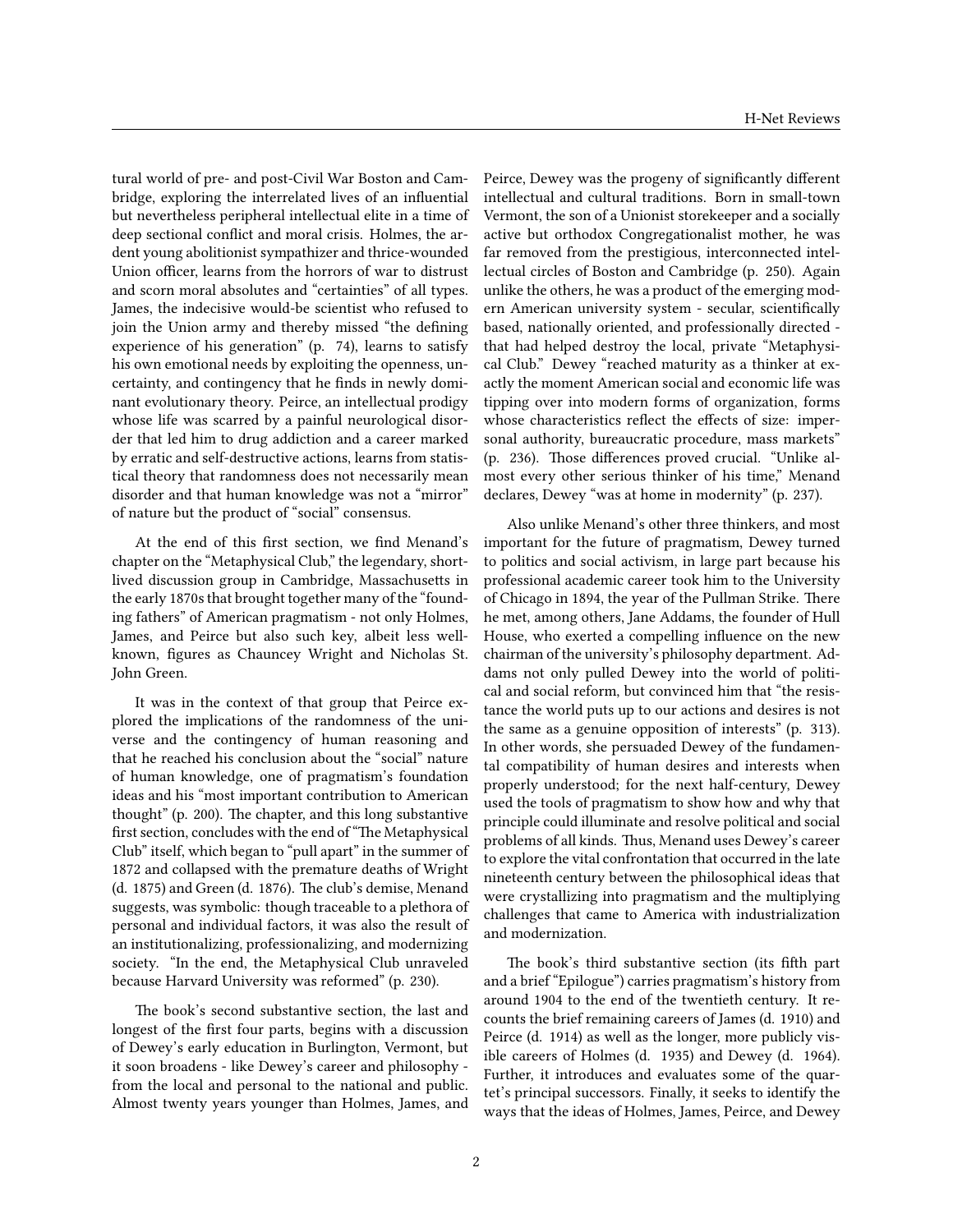helped to shape American thought through the rapidly changing world of the later twentieth century. Menand explores the variations that marked the distinct "pragmatisms" they developed, focusing on their contributions to democratic theory, to emerging ideas of political and cultural pluralism, and to expanding ideas of human freedom, especially those involving free speech and academic freedom. "The political system their philosophy was designed to support was democracy," he explains, and perhaps their greatest achievement was to help "make tolerance an official virtue in modern America" (p. 440, and see also p. 439).

Unlike the book's earlier sections, Part V's strength is its thematic unity - not its depth, detail, or insight into individual thinkers. Indeed, it is necessarily thinner in its analysis and even somewhat arbitrary in its selection of issues and individuals. It is also unbalanced chronologically.

Although it discusses a few important developments in the 1920s and 1930s (such as the Supreme Court's First Amendment jurisprudence and early battles over academic freedom), it skims over the century's final six decades, ignoring in the process major phases in the continuing history of pragmatism in American thought.

#### II.

Menand announces in his "Preface" that Holmes, James, Peirce, and Dewey "were more responsible than any other group for moving American thought into the modern world" (p. xi). "Their challenge, as they perceived it, was to devise a theory of conduct that made sense in a universe of uncertainty" (p. 214). Acknowledging, indeed highlighting, differences among them, he nonetheless isolates what he considers the intellectual core they shared, "their attitude toward ideas." What they "had in common was not a group of ideas, but a single idea - an idea about ideas." He expands on this point (pp. xi-xii):

"They all believed that ideas are not "out there" waiting to be discovered, but are tools - like forks and knives and microchips - that people devise to cope with the world in which they find themselves. They believed that ideas are produced not by individuals, but by groups of individuals - that ideas are social. They believed that ideas do not develop according to some inner logic of their own, but are entirely dependent, like germs, on their human carriers and the environment. And they believed that since ideas are provisional responses to particular and unreproducible circumstances, their survival depends not on their immutability but on their adaptability."

Menand's statement captures many key assumptions behind pragmatism: that ideas are instrumental, socially created, environmentally dependent, and both changing and changeable.

Menand tells us that his book "is an effort to write about these ideas in their own spirit - that is, to try to see ideas as always soaked through by the personal and social situations in which we find them" (p. xii). His similes reinforce his methodology. Ideas are neither sacred nor transcendent but rather ordinary, entirely real-world phenomena, like "forks" and "germs." As attentive as the book is to ideas and their interconnections, it ultimately insists that their origin, evolution, and fate was determined by the way they did or did not "fit" with social needs and conditions (see, e.g., p. 369).

The book's major achievement is its subtle, complex, modulated explanation of pragmatism's human origins: pragmatism "was the product of a group of individuals, and it took its shape from the way they bounced off one another, their circumstances, and the mysteries of their unreproducible personalities" (p. 371). In other words, the book does not limit itself to examining changes in philosophical schools, concepts, and arguments, nor rest content with discussions of pragmatism's intellectual roots and fostering social context.

Nor does it suggest that personal elements - even such powerful factors as Holmes's devastating experiences in the Civil War and James's debilitating religious and psychological crises - were, by themselves, decisive. Rather, it attempts to integrate all those considerations, and many others as well, into a comprehensive, finelygrained analysis of the lived experiences of an extraordinary group of individuals and to show when, why, and how their varied needs, concerns, anxieties, and ambitions combined in the specific historical context of post-Civil War America to move their thoughts and feelings in certain new directions.

Menand's discussion of his major figures' personal and family backgrounds is subtle and illuminating. Eschewing summaries, he considers the lives, aspirations, and beliefs of friends, colleagues, and family members, suggesting the variety of influences they exerted. Not surprisingly, he focuses on the respective roles played by three unusually distinguished and accomplished fathers: the physician, scientist, and essayist Oliver Wendell Holmes, Sr.; the eccentric, anti-establishment reli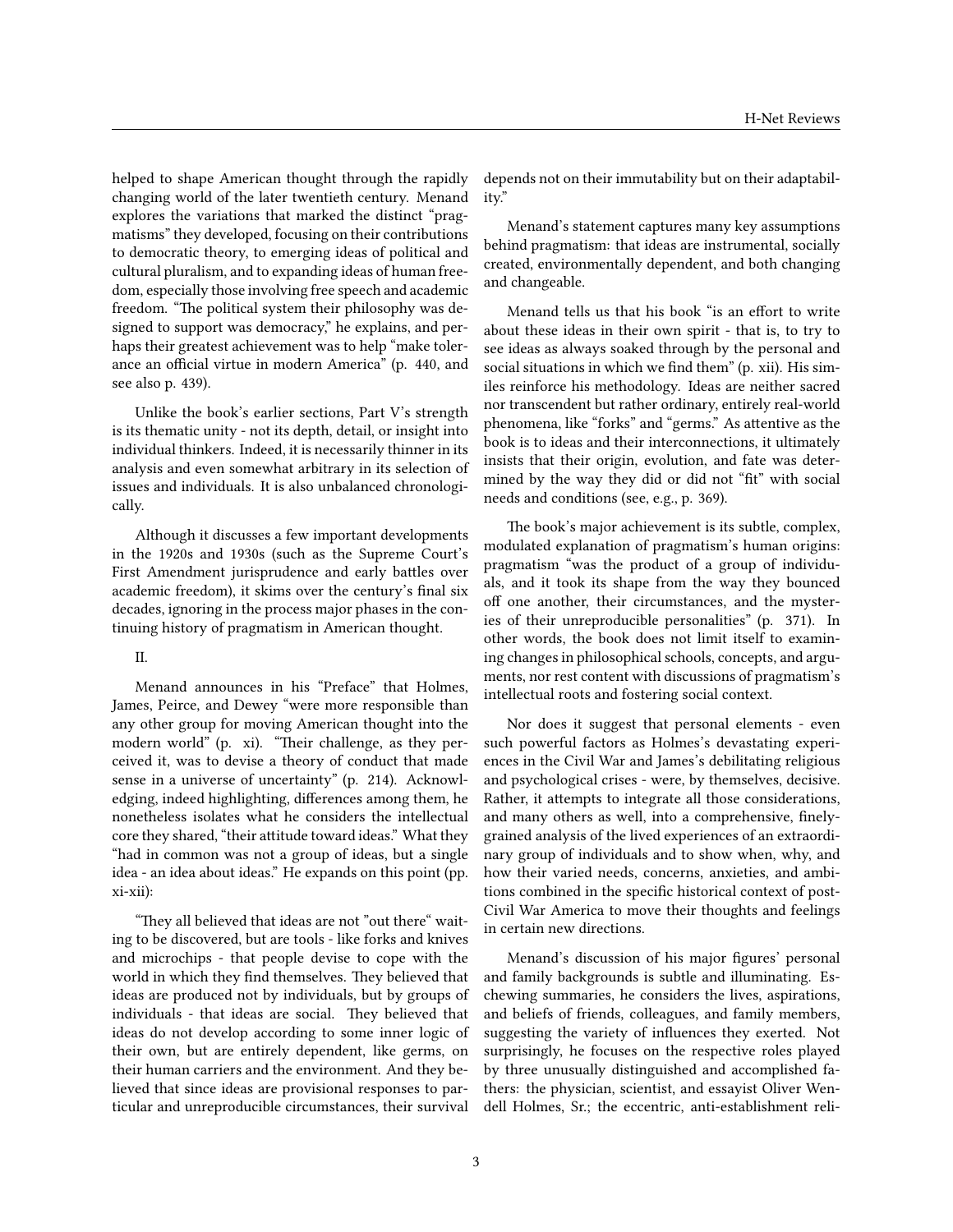gious seeker and writer Henry James the elder; and the internationally-recognized mathematician and Harvard professor Benjamin Peirce. Menand is equally sensitive to the divisions that developed between generations, and he marks the extent to which historical change, generational conflict, and idiosyncratic personal characteristics cut off the fathers from their sons. Although Peirce remained loyal to his father's values and attitudes, James and Holmes drifted ever farther from those of their fathers. "The usual biographical practice has been to assume continuity," Menand writes of the relationship between the Jameses, "but the social history suggests rupture" (p. 84). Tracing a growing split between Holmes and his father, Menand generalizes: "Holmes's rejection of the intellectual style of pre-war Boston mirrored a generational shift. To many of the men who had been through the war, the values of professionalism and expertise were attractive; they implied impersonality, respect for institutions as efficient organizers of enterprise, and a modern and scientific attitude - the opposites of the individualism, humanitarianism, and moralism that characterized Northern intellectual life before the war" (p. 59).

Exploring the complex ways that ideas interact and evolve, Menand highlights a wide range of connections. In a few scattered pages, for example, he suggests Emerson's role in the pre-war period and marks his continued, if diluted, significance in the post-war era. "Holmes's posture of intellectual isolation was, after all, essentially Emersonian," he points out (p. 68), noting further that pragmatism "shares Emerson's distrust of institutions and systems, and his manner of appropriating ideas while discarding their philosophical foundations" (p. 370, and see also p. 89). More broadly, Menand joins those scholars who emphasize the continuing, widespread influence of religion in nineteenth-century America. Protestant Christianity in its varying forms was an essential element in the upbringing of all of his characters, even the few such as the Holmeses - who seemed immune from its specific claims. It was an unavoidable force field that helped shape their characters and beliefs even as they tried to reconceive its foundations or reject its authority. Indeed, Menand explains, "the splintering of American Protestantism into multiple religious and quasi-religious sects over the course of the [nineteenth] century - the Protestantization, so to speak of Protestantism - is part of the larger, more inchoate context out of which pragmatism emerged" (p. 89).

Menand is especially informative in his discussion of the scientific context in which his figures, particularly James and Peirce, matured. Most striking, his chapter on "The Law of Errors," tracing the development of statistical theory in the late eighteenth and early nineteenth century, provides a particularly enlightening account of a series of scientific advances that informed the thinking of the early pragmatists. Probability theory attracted them because it seemed capable of reconciling two fundamental, conflicting ideas, that life was marked by randomness and contingency and that a knowable order existed in nature. "The broader appeal of statistics lay in the idea of an order beneath apparent randomness" (p. 194). Statistics, moreover, exerted a particularly powerful appeal for James and Peirce, Menand suggests, because it offered a natural order that was scientifically knowable but still only "probabilistic" and not "deterministic."

Perhaps most unusual, *The Metaphysical Club* stresses the impact of slavery and racism on American life and thought. Although few would question the general importance of either factor, histories of the more elevated types of thought often minimize or ignore their significance. Menand, however, highlights their constant presence and implies their pervasive importance. Scientific inquiry in the United States before and after Darwin, he shows, was driven in significant part by racist assumptions, shaping, for example, the work of such a distinguished practitioner as Agassiz, the dean of midnineteenth-century American science and the teacher of both James and Peirce. Similarly, Holmes's father and grandfather, the Jameses, and the Peirces all accepted racist assumptions in one form or another, as did many of the epigones who enter the story as it reaches the late nineteenth and early twentieth centuries, including the labor leader Eugene V. Debs (whose American Railway Union did not admit blacks) and Dewey's cultural acolyte, Horace M. Kallen (whose idea of a national "melting pot" was based on the premise that individual character was determined by an "immutable" race factor). Indeed, Menand explores the "pluralist" implications of pragmatism by focusing on the way that later thinkers, especially Kallen and Alain Locke (a black writer best known for his work on the Harlem Renaissance), used Dewey's work to try to deal with problems of racial and ethnic division in American society. "Only in Dewey's conception does the specter of race completely disappear," Menand maintains, because "he insisted that divisions are just temporary alignments within a common whole" (p. 407).

#### III.

For legal and constitutional historians *The Metaphysical Club* offers a rich, thoughtful discussion of intellectual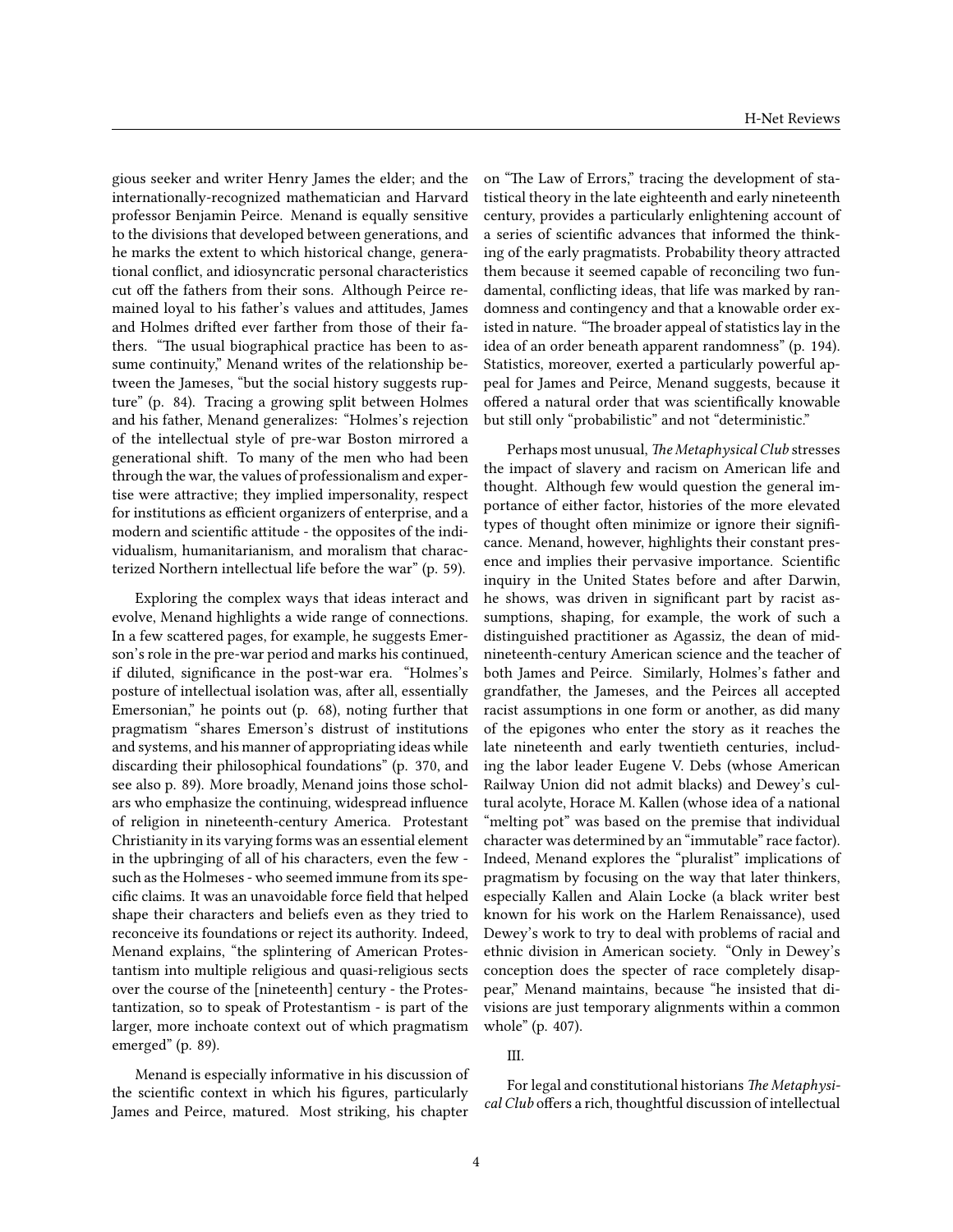developments crucial to the evolution of American law and jurisprudence. More specifically, it illuminates three issues that legal historians have frequently addressed.

First, and most generally, it confirms a familiar if nonetheless fundamental lesson. Although addressing a different historical period and different substantive issues, it shows exactly what Jack Rakove showed in his excellent book, *Original Meanings*[2]: that historical phenomena -whether ideas and events, or legal enactments and opinions - are deeply and inextricably embedded in a complex, profoundly human context. The relationship between human behavior and formal norms and decisions, Menand suggests, is complex, varied, individual, and only imperfectly knowable. Thus, any theory that posits an objective, knowable, and specifically directive "original intent" as a general basis for interpreting the Constitution must ultimately be unsatisfying and nugatory. It must either rely for purposes of expedience on assumptions that are simplified, tractable, and to some extent arbitrary, or it must rest content with results that are vague, non-determinative, and ultimately inadequate to the theory's prescriptive claims.

Menand also demonstrates, however, as Rakove did, that the proper lesson to be drawn from a recognition of historical complexity is double-edged. If historical inquiry can seldom provide answers to specific, fairly contested constitutional questions, it can nevertheless yield its own rich, salient harvest. When thoroughly researched and deeply informed, when sensitive and exacting, and when fair and honest, it can yield the kind of profound insights and deep understanding that underwrite sound practical judgment and, on occasion, even inspire wisdom about the conduct of human affairs.

Second, Menand highlights a fundamental element in the intellectual transformation that occurred during the nineteenth century: a radical reconception and redefinition of "science" itself. Commenting on Gray's triumph over Agassiz in their debate about Darwinism, for example, Menand stresses the nature of the divide that separated them: "Gray understood something that Agassiz did not, which was that there were new rules for scientific argument" (p. 126). Gray "was thinking in terms of relations and probabilities," while Agassiz "was still thinking in terms of types and ideas." It was Gray's new understanding, subsequently developed by Peirce and then transferred into legal theory by Green and Holmes, that swept the field in the twentieth century, while Agassiz's understanding came to seem outmoded, rationalistic, and even obscurantist (pp. 222-226).

Recognizing the nature of the gulf between the two makes it easier to understand the analogous change that transformed American legal thought after Green and Holmes. In particular, it helps clarify the nature and reality of the "legal science" that so many nineteenthcentury legal writers proclaimed and practiced. Modern legal scholars often have been reluctant to credit their forebears with being "legal scientists," but Menand helps us understand why those earlier writers so perceived themselves, how later generations came to understand the term "science" in such a new, radically different way, and why, consequently, those later generations had difficulty understanding the nature of nineteenth-century "legal science."[3]

Finally, *The Metaphysical Club* suggests the "thick," intertwined roots of the cultural commitments to individualism, the "free market," and private contract that marked mid- and late-nineteenth-century America. By showing that human behavior in the aggregate conformed to certain patterns, Darwinism and statistical theory seemed to coincide in showing "that things regulated themselves" (p. 194). That conclusion, in turn, "was taken to confer a kind of cosmic seal of approval on the political doctrines of individualism and laissez-faire" (*id.*). Racist assumptions cemented the consensus. Huxley and others helped formulate "a theology for the postslavery era" (p. 195) by arguing that natural selection showed that the "white man" was superior to the black and that he could "wash his hands" (*id.*) of any responsibility for racial inequalities. Thus, a powerful matrix of ideas, attitudes, interests, and existing "human arrangements" generated a deep, widespread belief in a particular, culturally-defined concept of individual freedom: "Nineteenth-century liberals believed that the market operated like nature because they had already decided that nature operated like a market" (*id.*).

For legal and constitutional historians, the point seems clear. "Classical legal thought," "laissez-faire constitutionalism," and the general jurisprudence of the Supreme Court in the late nineteenth and early twentieth centuries did not flow directly from the language of the Constitution, the original intent of its framers, or the categories and methods of the common law.[4] Rather, those legal phenomena were complex cultural products. They were the results of many of the same forces that Menand identifies, as well as many others beyond the scope of his work, including the politics of judicial appointment, the emergence of an ethnically diverse industrial work force, the rise and triumph of large-scale corporate capitalism, and the changing nature, structure, and social composi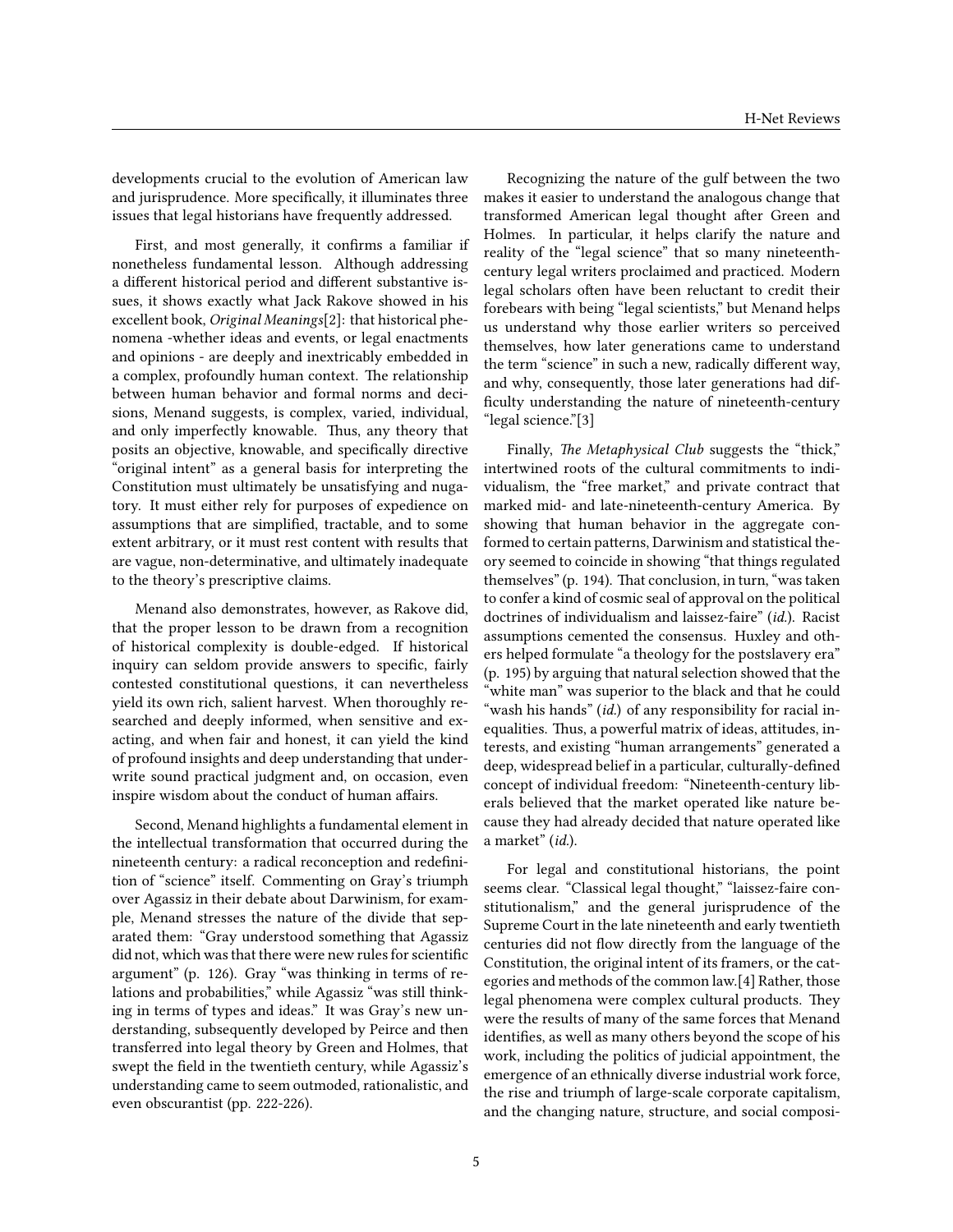tion of the legal profession itself.

Those intertwined jurisprudential phenomena, furthermore, were the result of conscious and individual human purposes as well as cultural presumptions. Menand offers as evidence of his claim about the influence of classical economic theory an opinion of William Howard Taft, then a federal circuit judge, sentencing one of the leaders of the Pullman strike to a six-month prison term for contempt.[5] Although the opinion shows the influence of classical economic theory, it also suggests Taft's individual values and biases. Other opinions that he wrote establish that Taft was an able legal craftsman who could and did purposefully manipulate legal concepts to achieve the specific social results he desired.[6] That important if unsurprising conclusion is, of course, consistent with two of Menand's basic pragmatic premises: that individuals act to serve purposes, and that each individual has a unique life experience and, consequently, may think, decide, and take action in his or her own distinct and even singular way.

*The Metaphysical Club* thus highlights one of the fundamental problems in contemporary American jurisprudence: the meaning, nature, and reality of "the rule of law." An acute challenge to legal and constitutional theory, the problem of "the rule of law" now presents equally a challenge to contemporary American politics and institutions. The broadest significance of *Bush v. Gore*,[7] after all, is that the Supreme Court of the United States had a breathtaking opportunity to demonstrate that "the rule of law" existed and worked; that legal principles and practices did, in fact, limit and channel judicial judgment; that law and politics were, indeed, distinct and contrasting arenas. And yet, when taken to the mountaintop and shown the riches and glories of the presidency of the United States, it succumbed. Thus, Menand's basic premises - and the premises of pragmatism - seem once again both incisive and well-founded. We would, indeed, seem to be living in the world that the classical age of pragmatism helped create and shape.

#### ENDNOTES

[1.] The author is Joseph Solomon Distinguished Professor of Law at New York Law School. He wishes to thank William P. LaPiana, Ann F. Thomas, and R. B. Bernstein for helpful comments on an early draft. This review, commissioned by H-LAW, is a heavily condensed extract from a much longer review growing out of the original review assignment; that version will appear in *Law and Social Inquiry* later in 2002. H-LAW and the author are

deeply grateful to Prof. Howard Erlanger, the book review editor of *Law and Social Inquiry*, and Prof. Victoria Saker Woeste, co-editor of *Law and Social Inquiry*, for their willingness to publish the longer review from which this review is drawn.

[2.] Jack N. Rakove, *Original Meanings: Politics and Ideas in the Making of the Constitution* (New York: Alfred A. Knopf, 1996).

[3.] Whereas Menand suggests the ways that Holmes, James, Peirce, and Dewey were "modernists" who shaped the twentieth-century world, he also stresses the gulf that separates them from their early twenty-first century descendants. "[I]t is worth trying to see how almost unimaginably strange they and their world were, too" (p. 442). For an excellent discussion of nineteenth-century "legal science," *see* William P. LaPiana, *Logic & Experience: The Origin of Modern American Legal Education* (New York: Oxford University Press, 1994). For a more general discussion of American legal thought from the late nineteenth century to the late twentieth century, *see* Neil Duxbury, *Patterns of American Jurisprudence* (Oxford and New York: Oxford University Press, 1995).

[4.] *See generally* William M. Wiecek, *The Lost World of Classical Legal Thought: Law and Ideology in America, 1886-1937* (New York, 1998). *But see* Felice Batlan, "Review of William M. Wiecek, *The Lost World of Classical Legal Thought: Law and Ideology in America 1886-1937*," H-Law, H-Net Reviews, January, 2000. URL: [http://www.h-net.msu.edu/reviews/](http://www.h-net.msu.edu/reviews/showrev.cgi?~path=13193948754428.) [showrev.cgi?~path=13193948754428.](http://www.h-net.msu.edu/reviews/showrev.cgi?~path=13193948754428.)

[5.] *Thomas v. Cincinnati, New Orleans & Texas Pacific Railway Co. v. Phelan*, 62 F. 803 (C.C. S.D. Ohio 1894).

[6.] *See* Edward A. Purcell, Jr., *Litigation and Inequality: Federal Diversity Jurisdiction in Industrial America, 1870-1958* (New York: Oxford University Press, 1992), 109-12. *See generally* Robert Post, "Defending the Lifeworld: Substantive Due Process in the Taft Court Era," *Boston University Law Review* 78 (1998): 1489.

#### [7.] 531 U.S. 98 (2000).

Copyright (c) 2002 by H-Net, all rights reserved. H-Net permits the redistribution and reprinting of this work for nonprofit, educational purposes, with full and accurate attribution to the author, web location, date of publication, originating list, and H-Net: Humanities & Social Sciences Online. For other uses contact the Reviews editorial staff: hbooks@mail.h-net.msu.edu